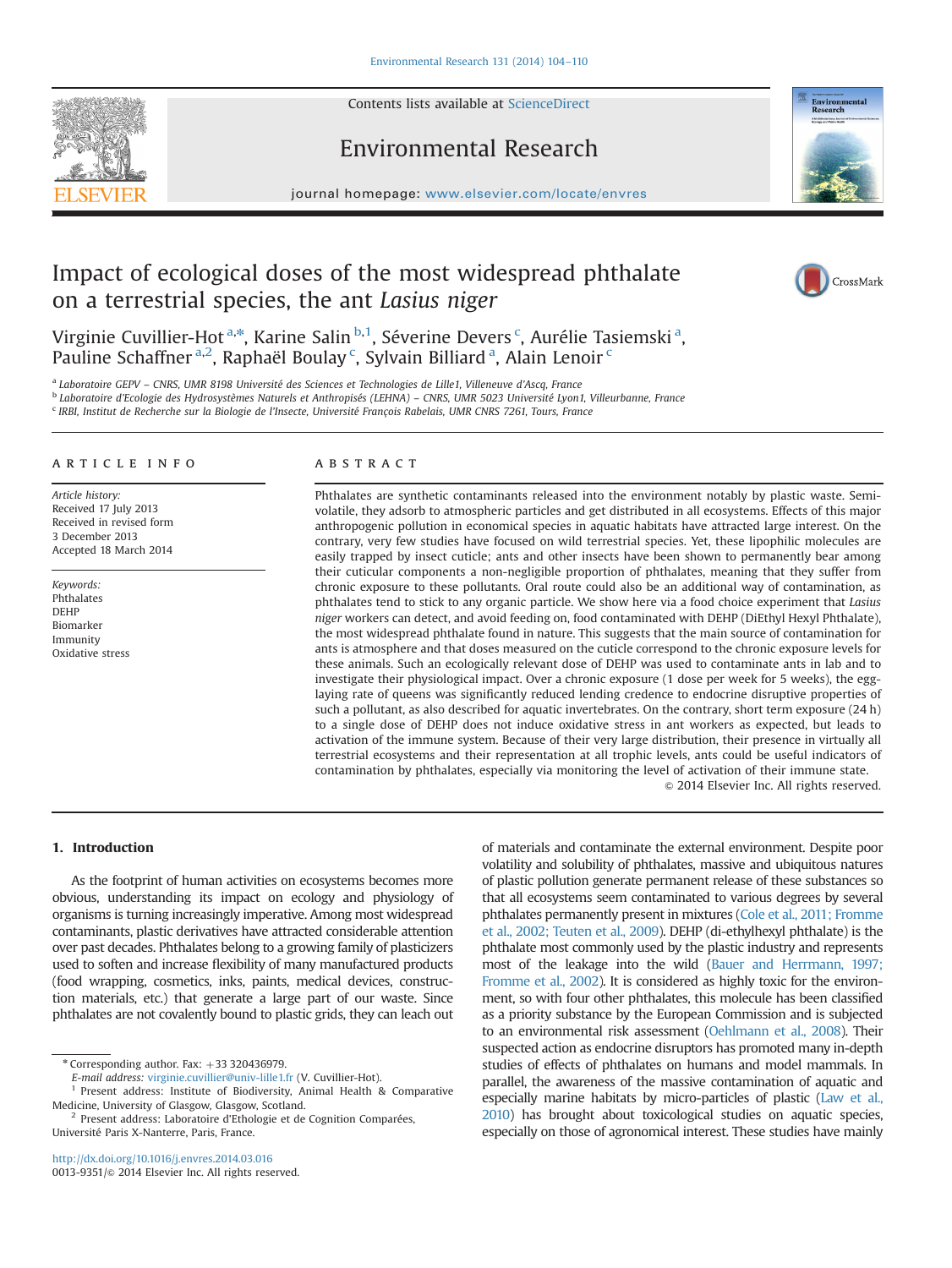pinpointed negative effects on reproduction and creation of an oxidative stress at the tissue level (e.g. [Kovacic, 2010; Mankidy et al.,](#page-6-0) [2013\)](#page-6-0). On the contrary, very few studies have analyzed the impact of phthalates on wild terrestrial species and especially on insects. The phthalate exposure of the terrestrial insects is however not negligible. It proceeds mainly through atmospheric particles onto which phthalates are adsorbed ([Teil et al., 2006\)](#page-6-0). We have previously demonstrated that the lipidic nature of the insect cuticle makes it a good trap for these lipophilic compounds. In this way, DEHP has been commonly detected on the cuticle of wild ants, so that ants can be considered as chronically exposed to this chemical component [\(Lenoir et al., 2012\)](#page-5-0). Ants thus appear well suited to serve as bioindicators for this kind of pollutant. Indeed, they occupy all terrestrial ecosystems, present a great variety of diets, have an ecological role of prime importance and are generally considered as ecosystem engineers and good indicators of ecosystem health [\(Abril and Gomez, 2013](#page-5-0)).

In this paper, we examine the effect of DEHP on several key aspects of the ecophysiology of the European black garden ant, Lasius niger. Ants were exposed to environmentally relevant doses of DEHP, that is to say the equivalent of the mean amount of phthalates detected on the cuticle of L. niger captured in the field [\(Lenoir et al., 2012](#page-5-0)). We then investigated disorders caused by DEHP using an integrative approach (behavioral until gene expression). First, phthalates have been proved repellent to insects in general and also to the red imported fire ants [\(Chen, 2005](#page-5-0)). We evaluated the Lasius workers' ability to avoid DEHP via a food-choice experiment with contaminated food. If workers are able to differentiate the pollutant and reject contaminated food, we will consider that the phthalate contamination found on their cuticle and due to transfer from the atmosphere constitute the main source of contamination for the ants. It will validate the use of this measured quantity as a dose of reference to evaluate the impact of environmental phthalate contamination on ants' physiology. As alteration of reproduction and oxidative stress are the most common effects of phthalates reported on aquatic invertebrates, we looked for alteration of these functions in ants. To address these points, the fertility of Lasius queens chronically exposed to DEHP for 5 weeks was assessed and compared to control queens; meanwhile the level of oxidative stress of Lasius workers exposed to DEHP was estimated by the level of lipid peroxidation measured 24 h and 48 h after exposure. Finally, we investigated the impact of DEHP exposure on ants' immune activity. Due to their great reactivity as a part of an alert system, immunerelated genes and proteins are increasingly considered as good biomarkers for early monitoring of environmental perturbations [\(Lu](#page-6-0) [et al., 2013](#page-6-0)). Nevertheless, only few studies have addressed immune effects of phthalates' exposure. We measured the level of expression of several marker genes involved in immune functions 24 h, 3 days and 7 days after DEHP exposure. If the synthetic molecule affects the physical integrity of the ant in any way, this will translate in a rapid activation of the immune system. For comparative purpose, a similar experiment was conducted with BBP (butyl benzyl phthalate), which is not found on Lasius' cuticle. Thus, its application corresponds more to an acute contamination rather than to a chronic exposure. If the toxicity per se of both molecules is similar (as suggested in rodents; [Foster, 2005](#page-5-0)), we expect a higher/longer effect of DEHP compared to BBP because of a persistent effect of the former.

## 2. Material and methods

#### 2.1. Insects and chemicals

Six colonies of L. niger were collected in an orchard near Tours in June 2011 and June 2012 (Azay sur Cher, FR; 47°19'38"N/0°48'35"E). Colonies were kept in laboratory (temperature 25  $\degree$ C, natural daylight) in plastic boxes checked for the absence of DEHP and BBP [\(Lenoir et al., 2012\)](#page-5-0). Ant nests were made in each box with glass tubes half filled with water. The ants were fed twice a week with mealworm larvae and commercial bumblebee solution (Beehappy $^{\circledR}$ , Koppert Biological Systems).

DEHP (CAS 117-81-7) and BBP (CAS 85-68-7) were purchased as pure chemicals from Sigma-Aldrich and diluted in methanol. Phthalates were applied at a dose of 2 ng onto the gaster of individual ants. This quantity reflects the global quantity of phthalates extracted from the cuticle of individual ants collected in the field, as we previously measured it [\(Lenoir et al., 2012\)](#page-5-0). Thus our treatments approach the situation encountered by ants in nature.

## 2.2. Food choice experiment

A food choice was proposed to 30 workers of L. niger from 3 independent colonies (10 workers per colony). Ants were chosen among foragers and individually tested in a glass Petri dish that was previously cleaned with water, methanol and acetone, and then autoclaved. Pieces of food were prepared by mixing apples and honey with hot agar. The mixture was cooled at  $4^{\circ}$ C and then diced in identical cubes of 200 mg that were frozen until used. Half an hour before each experiment, 2 cubes of food were defrosted and the excess of liquid was absorbed on a Whatman paper. One of the cube received on its top side 2 ng of DEHP diluted in  $2 \mu$ l of methanol; the other cube received  $2 \mu$ l of pure methanol (control). Five minutes later, the two cubes were placed in a clean Petri dish covered with Whatman paper; each cube was arranged to lie at an equal distance of the point of introduction of the tested ant and of the other cube. Once introduced in the study arena, each ant was observed for 30 min and the incidence of the following behaviors was recorded: antennation (number of occurrences when the ant came closer and contacted the cube of food with its antennae); stand on (each time the ant climbed onto the cube); eat (each time the ant opened its mandibles and crouched to eat food). We made the distinction between scenarios when the ants ate on the top (where the substances were deposited) and on the side of the cube.

### 2.3. Queen egg-laying rate

Mated queens were collected during their swarming flight in July 2011. They were kept individually in similar lab devices as described in Section 2.1, until colonies reached 20–30 workers. Experimentations were carried out during spring 2012. First, 30 queens were individually followed for their egg-laying activity over a period of 5 weeks. All eggs were retrieved from nests one week before the beginning of the experiment and then on checked and counted each week from T0 and for 5 weeks. In a second period, the queens were arbitrarily allocated to one of the three groups of treatment (10 queens per group). The first group received each week 1  $\mu$ l of DEHP (2 ng/ $\mu$ l diluted in methanol) onto its gaster, the second group received  $1 \mu l$  of pure methanol and the third group received nothing (control) but queens were submitted to the stress of handling as in the other two groups. At the end of the 5th week, eggs were retrieved from the nest and counted; the queens received their specific treatment and were put back into their nest. From then for 5 weeks, eggs were counted and queens received their treatment once a week. Results are given as the mean cumulated number of eggs recorded over time in nests of queens that received the same treatment.

#### 2.4. Measure of lipid peroxidation in ants contaminated with DEHP (TBARS assay)

900 workers per colony were removed from 3 independent colonies and split into 3 groups of 300 workers each. The first group of 300 workers served as control; workers were just handled but received no treatment. In the second group, workers received  $1 \mu$ l of methanol spread onto the gaster. In the third group, workers had their gaster applied with 2 ng of DEHP diluted in 1  $\mu$ l of methanol. After treatments, each group of 300 workers was kept in the laboratory (temperature 25 °C, natural daylight) in glass tubes half filled with water. After 24 h, 10 batches of 15 ants were retrieved from each group, killed in liquid nitrogen and kept at  $-80$  °C until used. 150 workers left were kept until 48 h and then split into 10 batches of 15 ants that were processed as above. Each condition was thus tested on 30 samples, each sample corresponding to 15 pooled ants and coming from 3 different colonies (10 replicates per colony).

Thiobarbituric acid reactive substances are an index of lipid peroxidation and oxidative stress. Pools of 15 frozen ants were homogenized with Kontes $<sup>®</sup>$  Micro-</sup> tube Pellet Pestle® in a buffer containing 100 mM KH<sub>2</sub>PO<sub>4</sub>, 0.05% BSA, 10 mM EDTA, 0.13 mM butylated hydroxytoluene and 0.13 mM deferoxamine (pH 7.4). Ant lipid peroxides content was assessed spectrophotometrically at 540 nm, measuring the malondialdehyde (MDA) as an index of thiobarbituric acid-reactive products (TBARs) following the method described by [Ohkawa et al. \(1979\).](#page-6-0) Results are expressed in nmol MDA/mg protein of ants. Protein concentrations in pools of ants were measured according to Bradford method.

### 2.5. Immune gene expression

From a pool of 240 workers from the same colony, 80 workers received 1  $\mu$ l of DEHP (2 ng/ $\mu$ l diluted in methanol) applied onto their gaster; 80 received 1  $\mu$ l of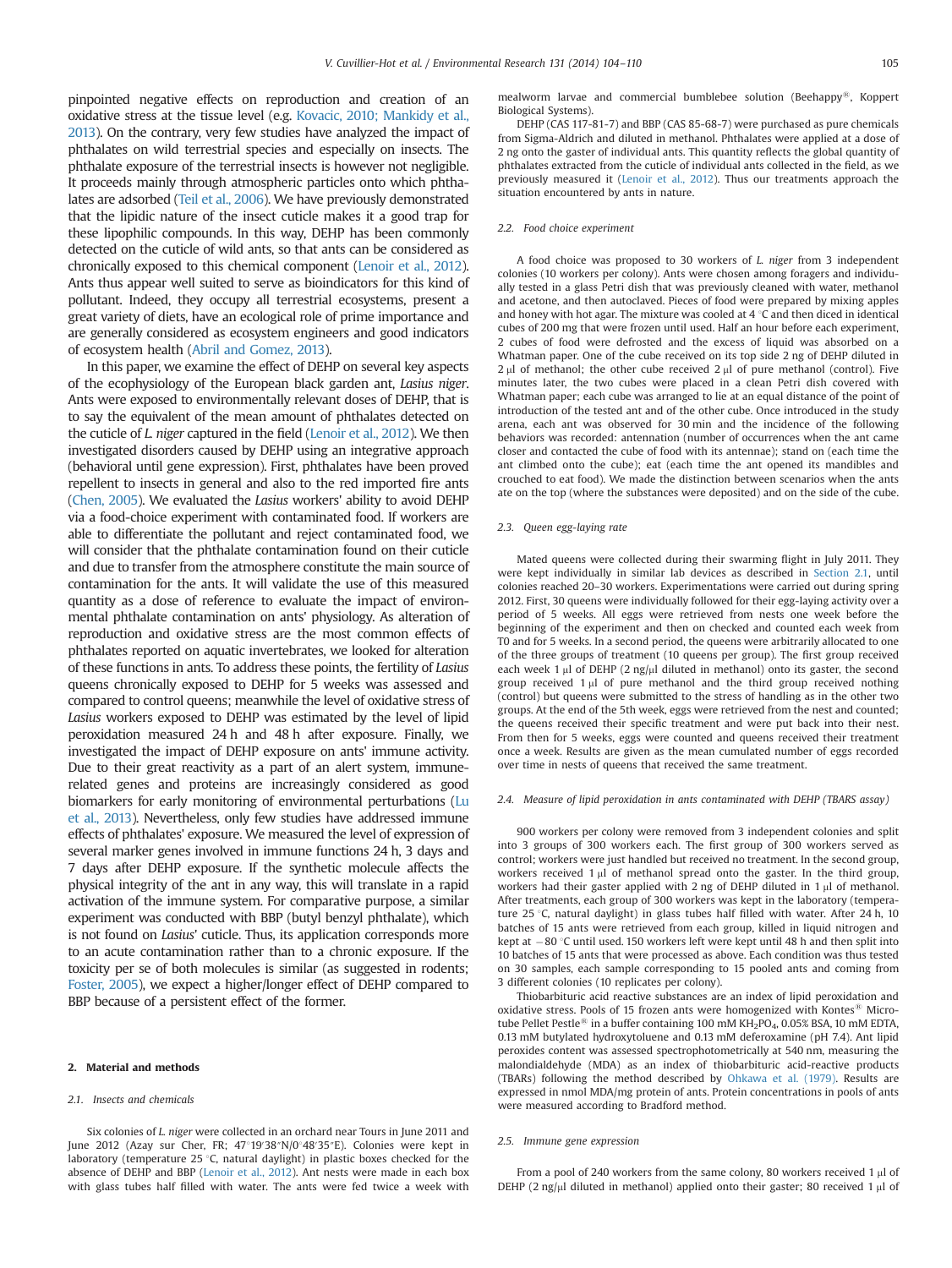<span id="page-2-0"></span>BBP (2 ng/ $\mu$ l diluted in methanol); 80 received 1  $\mu$ l of methanol as control. After application, ants that had received the same treatment were gathered in glass tubes half filled with water. 15–20 workers were removed from each batch at the times 24 h, 3 days and 7 days post-treatment. They were rapidly cooled for anesthesia, pooled by type and time of treatment in a cap tube and then put in liquid nitrogen. The experiment was carried out three times on 3 independent colonies. In one of the colonies an additional batch of 20 workers was retrieved 24 h after treatment; each worker was cooled on ice, dissected under binoculars and fat body with ovaries taken off and pooled in a cap tube containing 500  $\mu$ l of Qiazol ("fat body" samples – Qiagen). All samples were kept at -80 1C until used.

For RNA extraction, entire bodies ("whole body" samples) were crushed in liquid nitrogen using mortar and pestle. The powder obtained was put in 1 ml of Qiazol (Qiagen) and processed according to the manufacturer's instructions, as were the "fat body" samples. After RNA extraction, genomic DNA was removed by DNase I treatment (RQ1 RNase-free DNase, Promega). For each condition, cDNA was produced from  $1.2 \mu$ g of total RNA using the Superscript III enzyme (Invitrogen) according to the manufacturer's instruction, and lastly subjected to RNase H treatment (Promega). RT-experiments were carried out on each RNA sample to check for the absence of genomic DNA. PCR reactions were performed under all conditions with similar protocols, adapted for each gene considered. They had basically the same steps: 2 min at 95 °C, n cycles of 30 s at 95 °C/30 s at  $T_m/30$  s at 72 °C, and 5 min at 72 °C. Table 1 shows for each target gene, sequences of the primers used, the  $T<sub>m</sub>$  and the number of cycles performed in the PCR reactions. For technical reasons, the number of cycles sometimes varies between the different time-points studied so that, for each gene, comparisons are made only within and not between time-points.

Primers were designed against published sequences for the defensin gene (GenBank accession no. EU401743.1), vitellogenin (DY543805.1), histone-2A (DY543813.1), superoxide dismutase 1 (SOD1: AY309973.1) and 16S gene (GQ503244.1). Primers that target peptidoglycan-recognition protein (PGRP) were designed from the alignment of 3 PGRP sequences characterized in close ant species (Myrmica rubra: ACT66864.1; Harpegnathos saltator EFN81745.1; Camponotus floridanus: EFN73970.1). The primers selected enabled us to amplify a band of the expected size (150 bp), which when sequenced best matched with an ant PGRP  $(ACT66863.1;$  query coverage:  $98\%$ , E value:  $5e-31$ ). This sequence was thus further considered as a partial sequence of a L. niger PGRP and was deposited in Genbank under accession no. KF384640.

Equal volumes of PCR reactions (typically 20  $\mu$ l) were loaded on 1.5% agarose gels stained with BET. Results were visualized on a UV-transilluminator and acquired as images with the BioCapt software (Vilber Lourmat).

#### 2.6. Statistical analyses

For the food-choice experiment, behavioral data were compared using permutation tests under StatXact 9 (Cytel Studio). For comparison of queen-egg-laying rates, the statistical approach was as follows. In order to test if the treatment had a significant effect on the number of queen-laid eggs, we performed a Generalized Linear Model with a Poisson distribution for the response variable, i.e. the number of eggs, in a given week, with the treatment as the dependent variable [\(Crawley,](#page-5-0) [2007](#page-5-0)). The questions were 1) whether the treatment had a significant effect on the number of eggs present in the nest in a given week and if so, 2) which was the treatment with lesser number of eggs. To test for the first question, we performed a likelihood ratio test between two alternative GLMs: with or without the treatment as a dependent variable. If this test was significant, then we conducted pairwise comparisons among the three treatments (control, methanol and DEHP). For this, we looked at the estimated coefficients by the GLM model for each pair and if it was significantly higher than zero we concluded that one treatment shows a higher number of eggs than others. We only report this in results when two treatments show a significantly different number of eggs in a given week. The statistical tests were conducted using the procedure GLM in the R software ([R Development Core](#page-6-0) [Team, 2011\)](#page-6-0). Finally, different measures of lipid peroxidation at 24 h and 48 h were compared with ANOVA with general scores tests. For all statistical tests and unless specified, the level of significance was set at 0.05.

## 3. Results

# 3.1. Worker ants detected and avoided feeding on food contaminated with DEHP

Behavioral responses in the food choice experiment clearly indicated that ants were able to discriminate between food contaminated with DEHP and food spiked with solvent only (Fig. 1). Workers inspected equally both kinds of food, as suggested by equal amounts of antennation. They even climbed preferably on the phthalate-contaminated cubes ("Stand on"), but they clearly refrained from eating food contaminated with DEHP as compared with methanol only ("Eat (total)"). Interestingly, we observed that ants preferred to feed on the side of the block rather than on top of it, whatever was poured on it ("Eat (side)" vs. "Eat (top)"), showing that the solvent alone was not neutral to them.

## 3.2. DEHP treatment reduced the egg-laying rate of queens

The egg-laying rates of three groups of Lasius queens were followed, first, in the absence of any treatment (referred to as "pretreatment phase"). After five weeks, the "treatment phase" began



Fig. 1. Behavioral response of Lasius niger workers facing contaminated food. Individual workers were proposed a choice test between food spiked with methanol and food contaminated with DEHP diluted in methanol. The behavior of each worker ( $n=30$ ) was observed for 30 min and the number of antennations, the number of times the individual climbed on the cube ('stand on'), the number of times it eats the food, anywhere on the cube ('total'), on one side of the cube ('side'), or on the top of the cube ('top') were counted. Results are given as mean numbers. Asterisks indicate significant differences for comparisons across treatment ( $np < 0.05$ ,  $***p < 0.0001$ ); letters refer to comparisons across behaviors (a vs. b:  $p < 0.001$ : α vs.  $\beta$ :  $p < 0.0001$ ).

#### Table 1

| Gene                   | F primer                         | R primer                      | $T_{\rm m}$ (°C) | Number of cycles $(n)$ |        |        |
|------------------------|----------------------------------|-------------------------------|------------------|------------------------|--------|--------|
|                        |                                  |                               |                  | 24 h                   | 3 days | 7 days |
| PGRPaia                | <b>GAAAGGAATACAGAACTATCATATG</b> | <b>CCAATGCTCTTGTTGTTGAA</b>   | 55.5             | 32                     | 39     | 39     |
| Defensin               | CGCAGAAGGAAGACGAATCT             | <b>TTCCTCTGAGAAGGCAGTGA</b>   | 58.5             | 36                     | 38     | 38     |
| Vitellogenin           | CTTAAACGAGGCTCCGAACA             | GCATCTAAGCCCTGGAGAAA          | 59.5             | 33                     | 36     | 36     |
| Histone-2 A            | GAATACCTCGCCGCTGAA               | <b>GCCATTTGTGATACTTTGTGGA</b> | 59.5             | 32                     | 35     | 35     |
| Superoxide dismutase 1 | <b>TGGTTCAAGTGCAGTGAAGG</b>      | <b>ACCAGCTTCCACGTTTCCTA</b>   | 59.5             | 27                     | 30     | 30     |
| 16S                    | TTTGAAATTAAATAGCCGCAGT           | AGGGTCTTCTCGTCCCATAA          | 58               | 40                     | 40     | 40     |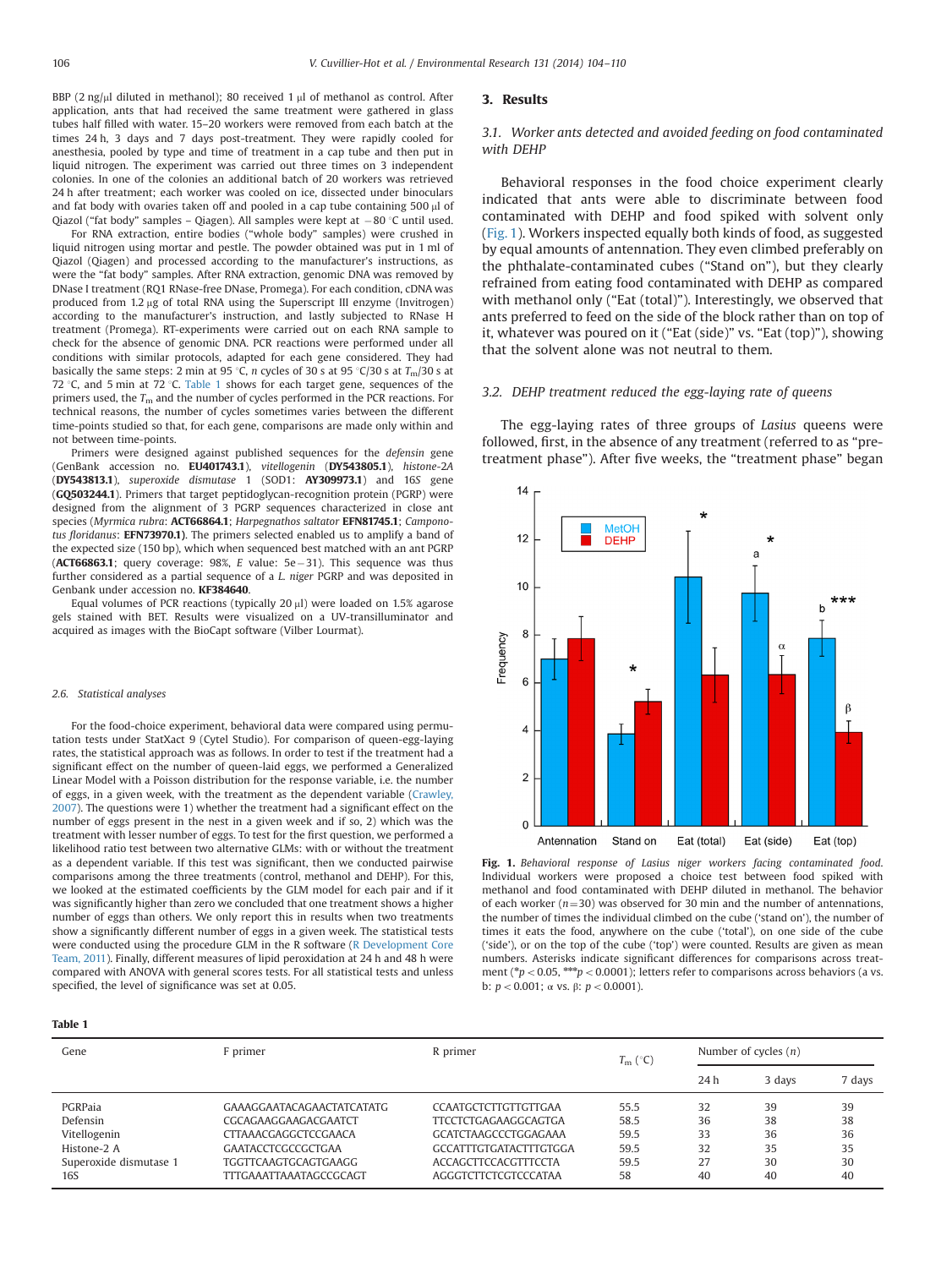<span id="page-3-0"></span>and each batch received DEHP, solvent (methanol; one queen died during the experiment, so that only 9 queens were used for statistical analyses) or nothing (control; enduring just the manipulation).

Fig. 2 shows that during the pre-treatment phase, number of eggs counted in "DEHP nests" were not significantly different from that in "control" and "methanol" nests, suggesting that the three batches of queens collectively displayed the same egg-laying rate over the 5-week period. On the contrary, two weeks after the beginning of the treatment phase, and then in each week until the end of the experiment, the number of eggs counted in the nests was statistically smaller for DEHP treated-queens compared to control and methanol-treated queens (Fig. 2). The difference in the number of eggs produced even increased with time and with chronicle exposure to the phthalate.

# 3.3. The classic effect of DEHP on oxidative stress was not observed in ants

Malondialdehyde (MDA) is a naturally occurring product of lipid peroxidation. Lipid peroxides form consequently to cellular injury and are often used as indicators of oxidative stress in cells and tissues.

Ants that received DEHP showed no elevation of MDA level in their tissues 24 h or 48 h after application, compared to control ants (Fig. 3). Contrarily to what has been described for several aquatic invertebrates, ants apparently suffered faint oxidative stress after DEHP treatment, at least in the short term ( $p=0.06$ ) and 0.37 respectively). Note that the nearly significative difference at 24 h is mainly explained by the effect of methanol (Student's t-test: control vs. methanol,  $p=0.07$ ; methanol vs. DEHP,  $p=0.70$ ). In line with this unexpected result, the level of expression of SOD1 (superoxide dismutase 1) was only slightly affected by the



Fig. 2. Influence of DEHP contamination on the egg-laying rate of Lasius niger queens. In a first control period ("pre-treatment phase", week 0–5) the different queens received no treatment. One week before the beginning of the experiment, all eggs in nests were retrieved. In week 0, eggs laid in the week were counted and then each week the number of eggs in nests were reported until week 5. In week 6, the eggs were again retrieved from nests. From then on and for 5 weeks, the queens were applied once a week with DEHP diluted in methanol (red diamonds,  $n=10$ ), with methanol only (blue squares,  $n=9$ ) or were only handled every week but received no treatment ('Control', green circles,  $n=10$ ). As for the first period, eggs were counted in each nest every week for a period of 5 weeks ("Treatment phase", week 7–11). Results are given as means  $\pm$  SD for each batch. Asterisks notify a number of eggs statistically lower for DEHP-treated queens compared to control and methanol-treated queens ( $p < 0.05$ ).



Fig. 3. Measure of the accumulation of oxidative damage in ants treated with DEHP. Lipid peroxidation was monitored by the dosage of malondialdehyde (MDA) in pools of 15 ants, 24 h and 48 h after treatment. MDA is currently used as an indicator of oxidative stress in cells and tissues. Results are given as means of 30  $measures \pm SD$  (left='control', middle=methanol treatment, right=DEHP treatment; 10 measures per colony, with 3 different colonies; ANOVA with general scores tests at 24 h and 48 h, ns).



Fig. 4. Differential expression of several markers involved in the animal defense in response to phthalate treatments. Lasius workers received a single application of methanol ('MetOH', solvent), DEHP (2 ng) or BBP (2 ng). Levels of expression of selected genes were estimated by semi-quantitative RT-PCR. Measures were realized on whole insects ('whole body') or specifically in the abdominal fat body and ovaries ('fat body'). The expression of the 16S ribosomal gene was used as a reference. Levels of expression were estimated at 24 h, 3 days and 7 days after contamination.

phthalate treatment in the short term (24 h; Fig. 4) and midterm (3-7d; Fig. 4). SOD1 is an intracellular copper–zinc superoxide dismutase that plays a crucial role in the control of oxidative stress in eukaryotic cells.

# 3.4. DEHP and BBP treatments selectively affected the expression of defense genes

Four immune genes were selected to serve as markers of immune activation in ants exposed to phthalates. PGRP (Peptidoglycan-recognition protein) are immune receptors able to activate the Toll or the immune deficiency (Imd) signal transduction pathways, or induce proteolytic cascades that generate antimicrobial products, induce phagocytosis, hydrolyze peptidoglycan, and protect insects against infections. Defensin is an important immune effector in insects; positively charged, the small peptide attacks negatively charged bacterial cytoplasmic membrane and leads to its disruption. Vitellogenin (vg) has a dual role in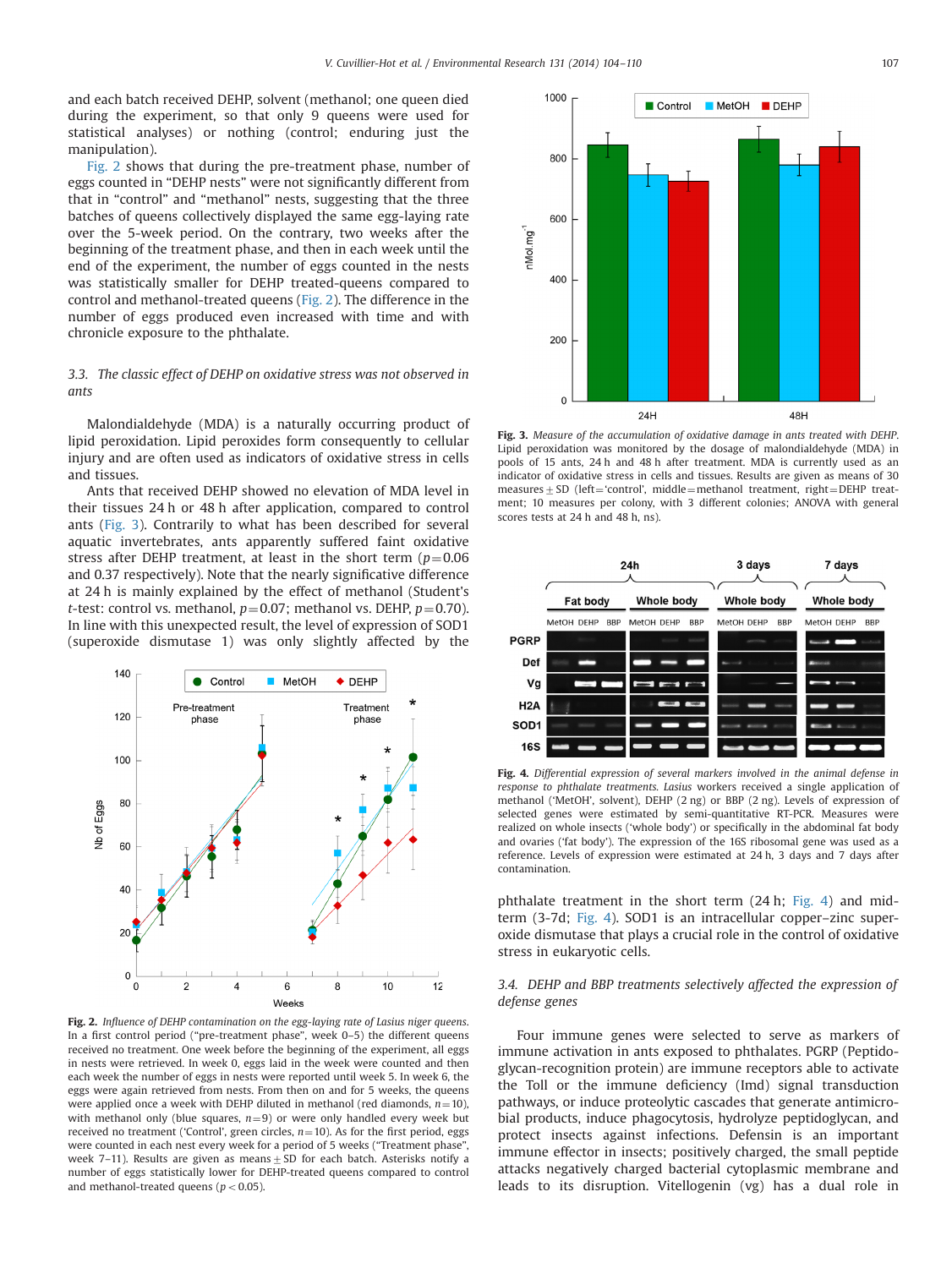reproduction and in immune defense in social insects ([Amdam et](#page-5-0) [al., 2004](#page-5-0)). Finally, the histone-2A gene (H2A) is suspected of playing an evolutionarily conserved role in innate immune defense, with sensing and/or microbicidal capabilities ([Augusto](#page-5-0) [et al., 2003; Cho et al., 2009; Wang et al., 2011\)](#page-6-0).

[Fig. 4](#page-3-0) displays modulations of expressions of these immune genes in response to DEHP or BBP treatments. Several immune genes appear as up regulated in response to phthalate treatment in the short term (24 h); the expression of the bacterial sensor PGRP appears slightly enhanced in the fat body and at the scale of the entire body, while the antibacterial peptide Defensin is clearly up-regulated in the fat body (the main source of biosynthesis of AMP in insects). Note that the down-regulation of defensin expression visible in the whole body is not supported by the other two colonies tested. Vg is clearly induced in the fat body (the main site of biosynthesis of vg) 24 h after DEHP treatment. H2A is also induced in response to both phthalates in the whole body. On the mid-term, only the PGRP gene still shows an up-regulation, mainly in response to DEHP, 3 and 7 days after treatment, underlining the long-lasting impact of this specific phthalate. Other modulations observed on the figure are not consistent among the three colonies tested and are, thus, ignored.

## 4. Discussion

The current study investigates, for the first time, the impact of environmentally relevant doses of phthalates on the physiology of a terrestrial arthropod, the ant L. niger. We show that foragers detect and avoid DEHP, the most widespread phthalate found in nature. Besides, we evidence that, at actual dose, DEHP acts as an endocrine disruptor for ants also, inducing a decrease in the egglaying rate of queens. In parallel, the workers do not seem to suffer oxidative stress as shown in other invertebrates, but clearly have their immune system activated.

A repellent effect of several phthalates had already been described towards the red fire ants ([Chen, 2005](#page-5-0)), and sensilla of Bombyx mori were proved to be sensitive to dimethyl phthalate ([Ziesmann et al., 2000\)](#page-6-0). Besides, some phthalates are commonly included in the formulation of mosquito repellents ([Karunamoorthi and Sabesan, 2010; Khoobdel et al., 2007\)](#page-5-0). Accordingly and considering our behavioral results, it is probable that Lasius foragers avoid the most contaminated substrates and evict the most contaminated food from the diet of their colony. Yet, phthalates are found on their cuticle, as they are found on the cuticle of ants living in areas clean of plastic waste [\(Lenoir et al.,](#page-5-0) [2012](#page-5-0)). It confirms that the atmosphere is the main source of phthalate contamination for ants. Indeed, phthalic acid esters are semi-volatile organic compounds that are distributed in the atmosphere between vapor and particulate phases. We have previously shown that the lipidic layer that covers the cuticle of insects constitutes a trap for these highly hydrophobic compounds ([Lenoir](#page-5-0) [et al., 2012](#page-5-0)). Consequently, we formulate the hypothesis that the dose measured onto the cuticle corresponds to the actual dose to which the individual is exposed, notably without any additional internal contamination coming from food. It is therefore legitimate to consider the mean measure of 2 ng per ant previously established ([Lenoir et al., 2012\)](#page-5-0) as a realistic dose to evaluate the impact of phthalate contamination on wild ants. To fully analyze the results, it appears that workers prefer to feed themselves on the side rather than on the top of the cubes, also when methanol only is applied [\(Fig. 1](#page-2-0), side vs. top). Given that the drop of liquid was systematically deposited on the top center of the cube, this result might suggest that ants are also able to detect methanol. This specific behavior might either reflect their preference to eat clean nutrients or just highlight their tendency to make it simple and stay on the soil.

One of the most documented detrimental effects of phthalates on wildlife concerns reproductive disturbance. Most of them, including DEHP, display estrogen-like properties and directly modulate various parameters linked to fertility (egg production, vitellogenin synthesis, sperm quantity and motility, viability of embryos; see review in [Maradonna et al. \(2013\) and Oehlmann](#page-6-0) [et al. \(2009\)](#page-6-0)). DEHP applied in an environmental dose onto the cuticle of ants also impacts their fertility, as revealed here by contaminated Lasius queens that produce fewer eggs. Note that the effect is significant, but appears weak, compared to the impact described in some models (worms— [Dixon et al., 1999; Wilson](#page-6-0) [et al., 2002](#page-6-0)); (fishes: [Carnevali et al., 2010; Kim et al., 2002; Shioda](#page-6-0) [and Wakabayashi, 2000; Uren-Webster et al., 2010\)](#page-6-0); (tadpoles: [Larsson and Thurén, 1987; Lee et al., 2005](#page-5-0)); (mice: [Schmidt et al.,](#page-6-0) [2012](#page-6-0)). However, in nature, these molecules are maintained permanently on the cuticle at a low level ([Lenoir et al., 2012\)](#page-5-0) so that the effect observed on the queens' fertility may finally lead to a negative impact on the yield of colonies in the wild, threatening ants' biodiversity. The mechanism that goes from phthalate exposure to reduced fertility is far less understood in invertebrates than in vertebrates. In vertebrates, phthalates often impair reproduction through an estrogenic and anti-androgenic effect that arises either through the targeting of steroid biosynthesis pathways resulting in greater production of E2 with a concurrent reduction in concentration of testosterone (for DEHP) or through estrogen mimicking potency and transactivation of the endogenous receptor (for BBP), both ways affecting multiple steps of egg production [\(Jobling et al., 1995; Mankidy et al., 2013; Maradonna](#page-6-0) [et al., 2013](#page-6-0)). In some models, phthalate treatments were shown to lead to the induction of vitellogenin (vg) production in males ([Barse et al., 2007](#page-5-0)) and in females ([Carnevali et al., 2010;](#page-5-0) [Maradonna et al., 2013\)](#page-6-0). Vgs are major precursors of the eggyolk proteins which provide energy reserves for embryonic development in oviparous organisms. They are mainly produced by the liver in vertebrates, and by its equivalent, the fat body, in insects. We show here that DEHP and BBP treatments also induce the expression of a vg gene in Lasius workers ([Fig. 4](#page-3-0)). Linking the two results – egg-laying rate reduction and induction of vg – appears quite counterintuitive. Nevertheless, such a double effect has already been documented in female zebrafish [\(Carnevali et al.,](#page-5-0) [2010\)](#page-5-0). In this vertebrate, environmentally relevant doses of DEHP inhibit the expression of receptors involved in oocyte maturation (LHR and mPRβ), and also cause a significant dose-dependent decrease in the expression of the cyclooxygenase 2 (ptgs2) gene, which codes for an enzyme essential for the ovulation process. Such combined effects lead to both a higher plasmatic level of vg which is no longer loaded in oocytes and a dramatic reduction of embryo production, as observed in our model. However, the induction of the vg gene in Lasius workers does not preclude other modes of action in queens, since the regulation of gene expression is highly caste-dependent in social insects ([Graff et al., 2007\)](#page-5-0).

Unexpectedly, DEHP exposure causes no oxidative stress in Lasius workers, whereas it is one of the main effects observed in vertebrates and aquatic invertebrates ([Ferguson et al., 2012;](#page-5-0) [Ghosh et al., 2010; Lu et al., 2013; Wang et al., 2012\)](#page-6-0). Indeed, phthalates were shown to disrupt oxidative balance by increasing the production of ROS [\(Lu et al., 2013](#page-6-0)), by inhibiting the production/activity of antioxidant enzymes [\(Manojkumar et al., 1998\)](#page-6-0) and/or by enhancing lipid peroxidation ([Mankidy et al., 2013;](#page-6-0) [Santhosh et al., 1998](#page-6-0)). In our study and despite large sampling, we failed to evidence any increase in lipid peroxidation in Lasius ants treated with DEHP. This suggests either a level of exposition too low to show any damage in such a short exposition time or efficient mechanisms of protection against oxidative stress in ants.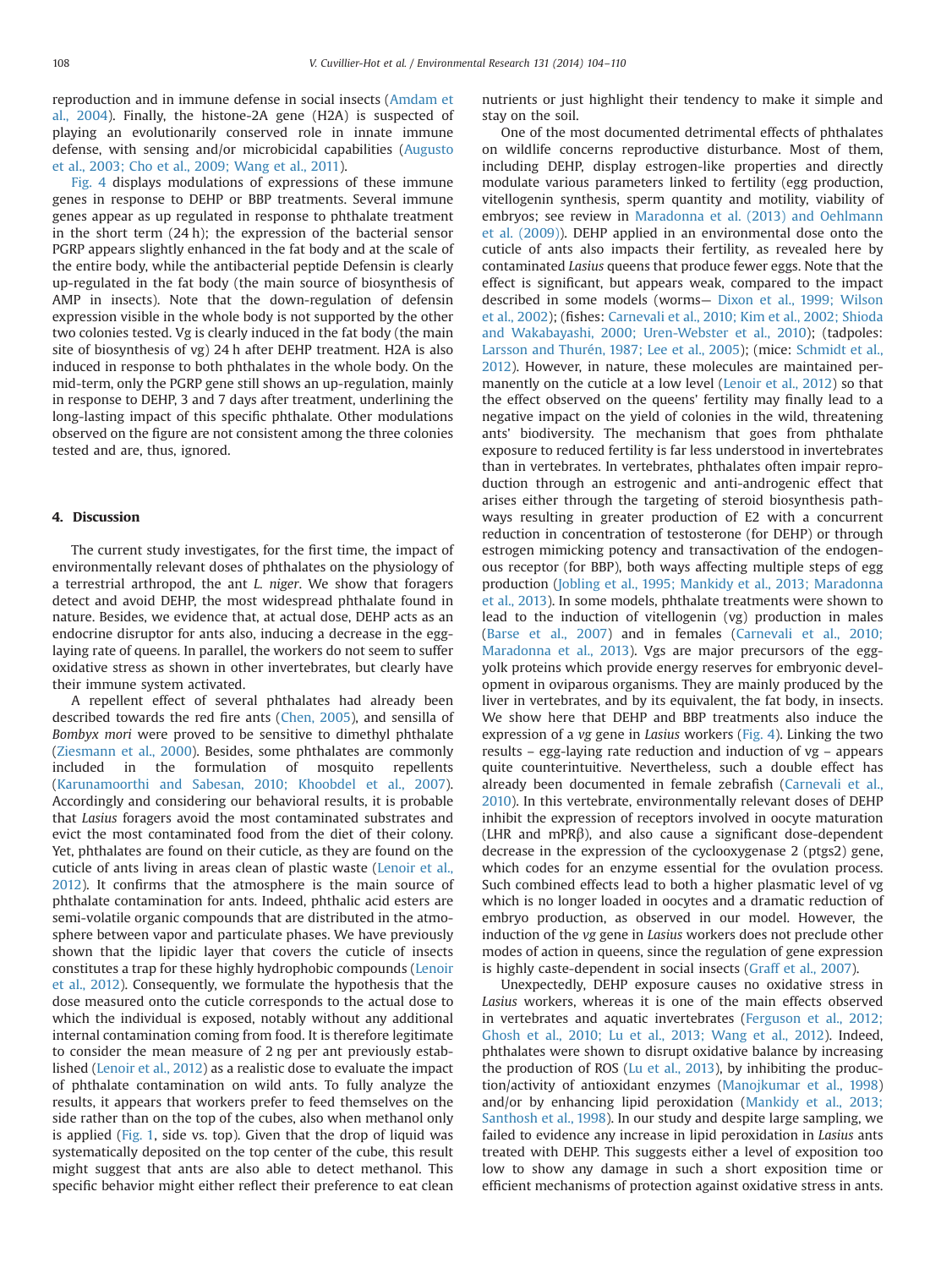<span id="page-5-0"></span>The slight induction of the sod1 gene observed at 24h in the whole body may contribute to such protection, but remains weak to explain the absence of lipid peroxidation. The cuticular blend is of special importance for the social organization of ants, since it is involved in many aspects of inter-individual recognition. Such a repertoire of information needs to be kept up to date, which calls for an efficient and rapid metabolism of the lipidic compounds that lie onto the cuticle. Maybe this efficient metabolism is able to rapidly inactivate the pollutant, limiting the negative effect on ants' physiology.

The ant immune system appears quickly ignited in response to an environmentally relevant dose of DEHP. PGRP receptors and the defensins are directly involved in the sensing and response to pathogens in many organisms. H2A is suspected to be a source of immune effectors and apart from their reproductive role, vg was shown to have direct immune functions in vertebrates [\(Li et al.,](#page-6-0) [2008; Zhang et al., 2011\)](#page-6-0) and to have functions in somatic maintenance in honey bees, notably affecting longevity (Amdam et al., 2004; Corona et al., 2007). More than a dysfunction, the rise in immune gene expression in response to DEHP may thus be part of a general mechanism of enhanced immune protection in response to phthalate exposure. This response may result from a chemical alteration of the cuticle due to phthalate deposition. Some physical damage may be perceived by the defense system of the animal, leading to an increase in barrier immune effectors. Alternatively, phthalates may directly target immune pathways. Indeed, DEHP and BBP can directly modulate the expression of specific genes through the modification of DNA methylation in their promoter region [\(Kang and Lee, 2005; Singh and Li, 2012;](#page-6-0) [Wu et al., 2010](#page-6-0)). In hepatocytes from rats, Ghosh et al. (2010) demonstrated an induction of the NF-κB pathway in response to DEHP exposure, which could be consistent with an overexpression of antibacterial effectors, as observed in our study. According to our results, the induction of immune genes in Lasius workers is clear after 24 h. Except for the pgrp gene, consequences over several days are more difficult to interpret and seem more colony-specific. Nevertheless, given that ants bear phthalates on their cuticle at a constant rate (Lenoir et al., 2012), wild individuals probably suffer a chronic exposure that possibly leads to a permanent activation of their immune system. Moreover, in nature, they are exposed to a complex mixture of phthalates with possible cumulative effects. Indeed, each phthalate may have its own set of disturbed genes, as evidenced here with DEHP and BBP which do not modulate our immune markers in exactly the same way. Further studies would be necessary to determine if such a permanent state of immune alarm is detrimental to the ants' fitness.

## 5. Conclusion

The ant L. niger is chronically exposed to phthalates at a dose a priori low but sufficient to induce immune activation and a fertility decline, which may prove deleterious in the long-term. Previous studies had already pinpointed lack of investigation on biological effects of phthalates on invertebrate phyla, and especially on terrestrial species. Because of their very large distribution, their presence in virtually all non-polar terrestrial ecosystems and their representation at all trophic levels, ants could be useful indicators of this type of contamination in the terrestrial habitats, especially via monitoring of their immune state. Beyond laboratory experiments, ants also offer the opportunity to look into effects of plastic contamination on wild populations. Our future works will address the case of ants collected in pristine locations, far from any urban life in the primitive forest of French Guyana, in an attempt to find ants bearing no phthalate on their cuticle, which has been unsuccessful so far. Such control populations would be most useful to assess the effect of phthalates on exposed populations.

# Acknowledgments

This work was supported by the Centre National de la Recherche Scientifique (CNRS) and the French Ministère de l'Enseignement, de la Recherche et des Technologies.

### References

- [Abril, S., Gomez, C., 2013. Rapid assessment of ant assemblages in public pine](http://refhub.elsevier.com/S0013-9351(14)00062-0/sbref1) [forests of the central Iberian Peninsula. For. Ecol. Manag., 293](http://refhub.elsevier.com/S0013-9351(14)00062-0/sbref1)
- [Amdam, G.V., et al., 2004. Hormonal control of the yolk precursor vitellogenin](http://refhub.elsevier.com/S0013-9351(14)00062-0/sbref2) [regulates immune function and longevity in honeybees. Exp. Gerontol. 39,](http://refhub.elsevier.com/S0013-9351(14)00062-0/sbref2) 767–[773.](http://refhub.elsevier.com/S0013-9351(14)00062-0/sbref2)
- [Augusto, L.A., et al., 2003. Histones: a novel class of lipopolysaccharide-binding](http://refhub.elsevier.com/S0013-9351(14)00062-0/sbref3) [molecules. Biochemistry. 42, 3929](http://refhub.elsevier.com/S0013-9351(14)00062-0/sbref3)–3938.
- [Barse, A.V., et al., 2007. Endocrine disruption and metabolic changes following](http://refhub.elsevier.com/S0013-9351(14)00062-0/sbref4) [exposure of Cyprinus carpio to diethyl phthalate. Pestic. Biochem. Physiol. 88,](http://refhub.elsevier.com/S0013-9351(14)00062-0/sbref4) 36–[42.](http://refhub.elsevier.com/S0013-9351(14)00062-0/sbref4)
- [Bauer, M., Herrmann, R., 1997. Estimation of the environmental contamination by](http://refhub.elsevier.com/S0013-9351(14)00062-0/sbref5) [phthalic acid esters leaching from household wastes. Sci. Total Environ. 208,](http://refhub.elsevier.com/S0013-9351(14)00062-0/sbref5)  $49 - 57$ .
- [Carnevali, O., et al., 2010. DEHP impairs zebra](http://refhub.elsevier.com/S0013-9351(14)00062-0/sbref6)fish reproduction by affecting critical [factors in oogenesis. PLoS One 5, e10201.](http://refhub.elsevier.com/S0013-9351(14)00062-0/sbref6)
- [Chen, J., 2005. Assessment of repellency of nine phthalates against Red imported](http://refhub.elsevier.com/S0013-9351(14)00062-0/sbref7) [Fire Ant \(Hymenoptera: Formicidae\) workers using ant digging behavior. J.](http://refhub.elsevier.com/S0013-9351(14)00062-0/sbref7) [Entomol. Sci. 40, 368](http://refhub.elsevier.com/S0013-9351(14)00062-0/sbref7)–377.
- [Cho, J.H., et al., 2009. Buforins: histone H2A-derived antimicrobial peptides from](http://refhub.elsevier.com/S0013-9351(14)00062-0/sbref8) [toad stomach. Biochim. Biophys. Acta 1788, 1564](http://refhub.elsevier.com/S0013-9351(14)00062-0/sbref8)–1569.
- [Cole, M., et al., 2011. Microplastics as contaminants in the marine environment: a](http://refhub.elsevier.com/S0013-9351(14)00062-0/sbref9) [review. Mar. Pollut. Bull. 62, 2588](http://refhub.elsevier.com/S0013-9351(14)00062-0/sbref9)–2597.
- [Corona, M., et al., 2007. Vitellogenin, juvenile hormone, insulin signaling, and](http://refhub.elsevier.com/S0013-9351(14)00062-0/sbref10) [queen honey bee longevity. Proc. Natl. Acad. Sci. USA 104, 7128](http://refhub.elsevier.com/S0013-9351(14)00062-0/sbref10)–7133.
- [Crawley, M.J., 2007. The R Book. John Wiley](http://refhub.elsevier.com/S0013-9351(14)00062-0/sbref11) & [Sons, Ltd.](http://refhub.elsevier.com/S0013-9351(14)00062-0/sbref11)
- [Dixon, D.R., et al., 1999. Anaphase aberrations in the embryos of the marine](http://refhub.elsevier.com/S0013-9351(14)00062-0/sbref12) [tubeworm Pomatoceros lamarckii \(Polychaeta: Serpulidae\): a new in vivo test](http://refhub.elsevier.com/S0013-9351(14)00062-0/sbref12) [assay for detecting aneugens and clastogens in the marine environment.](http://refhub.elsevier.com/S0013-9351(14)00062-0/sbref12) [Mutagenesis 14, 375](http://refhub.elsevier.com/S0013-9351(14)00062-0/sbref12)–383.
- [Ferguson, K., et al., 2012. Exploration of oxidative stress and in](http://refhub.elsevier.com/S0013-9351(14)00062-0/sbref13)flammatory markers [in relation to urinary phthalate metabolites: NHANES 1999-2006. Environ. Sci.](http://refhub.elsevier.com/S0013-9351(14)00062-0/sbref13) [Technol. 46, 477](http://refhub.elsevier.com/S0013-9351(14)00062-0/sbref13)–485.
- [Foster, P.M., 2005. Mode of action: impaired fetal leydig cell function](http://refhub.elsevier.com/S0013-9351(14)00062-0/sbref14)—effects on [male reproductive development produced by certain phthalate esters. Crit. Rev.](http://refhub.elsevier.com/S0013-9351(14)00062-0/sbref14) [Toxicol. 35, 713](http://refhub.elsevier.com/S0013-9351(14)00062-0/sbref14)–719.
- [Fromme, H., et al., 2002. Occurrence of phthalates and bisphenol A and F in the](http://refhub.elsevier.com/S0013-9351(14)00062-0/sbref15) [environment. Water Res. 36, 1429](http://refhub.elsevier.com/S0013-9351(14)00062-0/sbref15)–1438.
- [Ghosh, J., et al., 2010. Hepatotoxicity of di-\(2-ethylhexyl\)phthalate is attributed to](http://refhub.elsevier.com/S0013-9351(14)00062-0/sbref16) [calcium aggravation, ROS-mediated mitochondrial depolarization, and ERK/NF](http://refhub.elsevier.com/S0013-9351(14)00062-0/sbref16)[kappaB pathway activation. Free Radic. Biol. Med. 49, 1779](http://refhub.elsevier.com/S0013-9351(14)00062-0/sbref16)–1791.
- [Graff, J., et al., 2007. Differential gene expression between adult queens and](http://refhub.elsevier.com/S0013-9351(14)00062-0/sbref17) [workers in the ant Lasius niger. Mol. Ecol. 16, 675](http://refhub.elsevier.com/S0013-9351(14)00062-0/sbref17)–683.
- [Jobling, S., et al., 1995. A variety of environmentally persistent chemicals, including](http://refhub.elsevier.com/S0013-9351(14)00062-0/sbref18) [some phthalate plasticizers, are weakly estrogenic. Environ. Health Perspect.](http://refhub.elsevier.com/S0013-9351(14)00062-0/sbref18) [103, 582](http://refhub.elsevier.com/S0013-9351(14)00062-0/sbref18)–587.
- [Kang, S.C., Lee, B.M., 2005. DNA methylation of estrogen receptor alpha gene by](http://refhub.elsevier.com/S0013-9351(14)00062-0/sbref19) [phthalates. J. Toxicol. Environ. Health A 68, 1995](http://refhub.elsevier.com/S0013-9351(14)00062-0/sbref19)–2003.
- [Karunamoorthi, K., Sabesan, S., 2010. Laboratory evaluation of dimethyl phthalate](http://refhub.elsevier.com/S0013-9351(14)00062-0/sbref20) [treated wristbands against three predominant mosquito \(Diptera: Culicidae\)](http://refhub.elsevier.com/S0013-9351(14)00062-0/sbref20) [vectors of disease. Eur. Rev. Med. Pharmacol. Sci. 14, 443](http://refhub.elsevier.com/S0013-9351(14)00062-0/sbref20)–448.
- [Khoobdel, M., et al., 2007. Quantitative and qualitative determination of dimethyl](http://refhub.elsevier.com/S0013-9351(14)00062-0/sbref21) [phthalate and N, N-diethyl-m-toluamide in repellents commercial formulations](http://refhub.elsevier.com/S0013-9351(14)00062-0/sbref21) [by high performance thin layer chromatography. Pak. J. Biol. Sci. 10, 3678](http://refhub.elsevier.com/S0013-9351(14)00062-0/sbref21)–3682.
- [Kim, E.-J., et al., 2002. Inhibition of oocyte development in Japanese medaka](http://refhub.elsevier.com/S0013-9351(14)00062-0/sbref22) [\(Oryzias latipes\) exposed to di-2-ethylhexyl phthalate. Environ. Int. 28,](http://refhub.elsevier.com/S0013-9351(14)00062-0/sbref22) 359–[365.](http://refhub.elsevier.com/S0013-9351(14)00062-0/sbref22)
- [Kovacic, P., 2010. How dangerous are phthalate plasticizers? Integrated approach to](http://refhub.elsevier.com/S0013-9351(14)00062-0/sbref23) [toxicity based on metabolism, electron transfer, reactive oxygen species and](http://refhub.elsevier.com/S0013-9351(14)00062-0/sbref23) [cell signaling. Med. Hypotheses 74, 626](http://refhub.elsevier.com/S0013-9351(14)00062-0/sbref23)–628.
- [Larsson, P., Thurén, A., 1987. DI-2-ethylhexylphthalate inhibits the hatching of frog](http://refhub.elsevier.com/S0013-9351(14)00062-0/sbref24) [eggs and is bioaccumulated by tadpoles. Environ. Toxicol. Chem. 6, 417](http://refhub.elsevier.com/S0013-9351(14)00062-0/sbref24)–422.
- [Law, K., et al., 2010. Plastic accumulation in the North Atlantic subtropical gyre.](http://refhub.elsevier.com/S0013-9351(14)00062-0/sbref25) Science 329, 1185–[1188 \(New York, NY\).](http://refhub.elsevier.com/S0013-9351(14)00062-0/sbref25)
- [Lee, S.K., et al., 2005. Exposure to low concentrations of di-n-butyl phthalate during](http://refhub.elsevier.com/S0013-9351(14)00062-0/sbref26) [embryogenesis reduces survivability and impairs development of xenopus](http://refhub.elsevier.com/S0013-9351(14)00062-0/sbref26) [laevis frogs. J. Toxicol. Environ. Health 68, 763](http://refhub.elsevier.com/S0013-9351(14)00062-0/sbref26)-772 (Part A)
- [Lenoir, A., et al., 2012. Ant cuticles: a trap for atmospheric phthalate contaminants.](http://refhub.elsevier.com/S0013-9351(14)00062-0/sbref27) [Sci. Total Environ. 441, 209](http://refhub.elsevier.com/S0013-9351(14)00062-0/sbref27)–212.